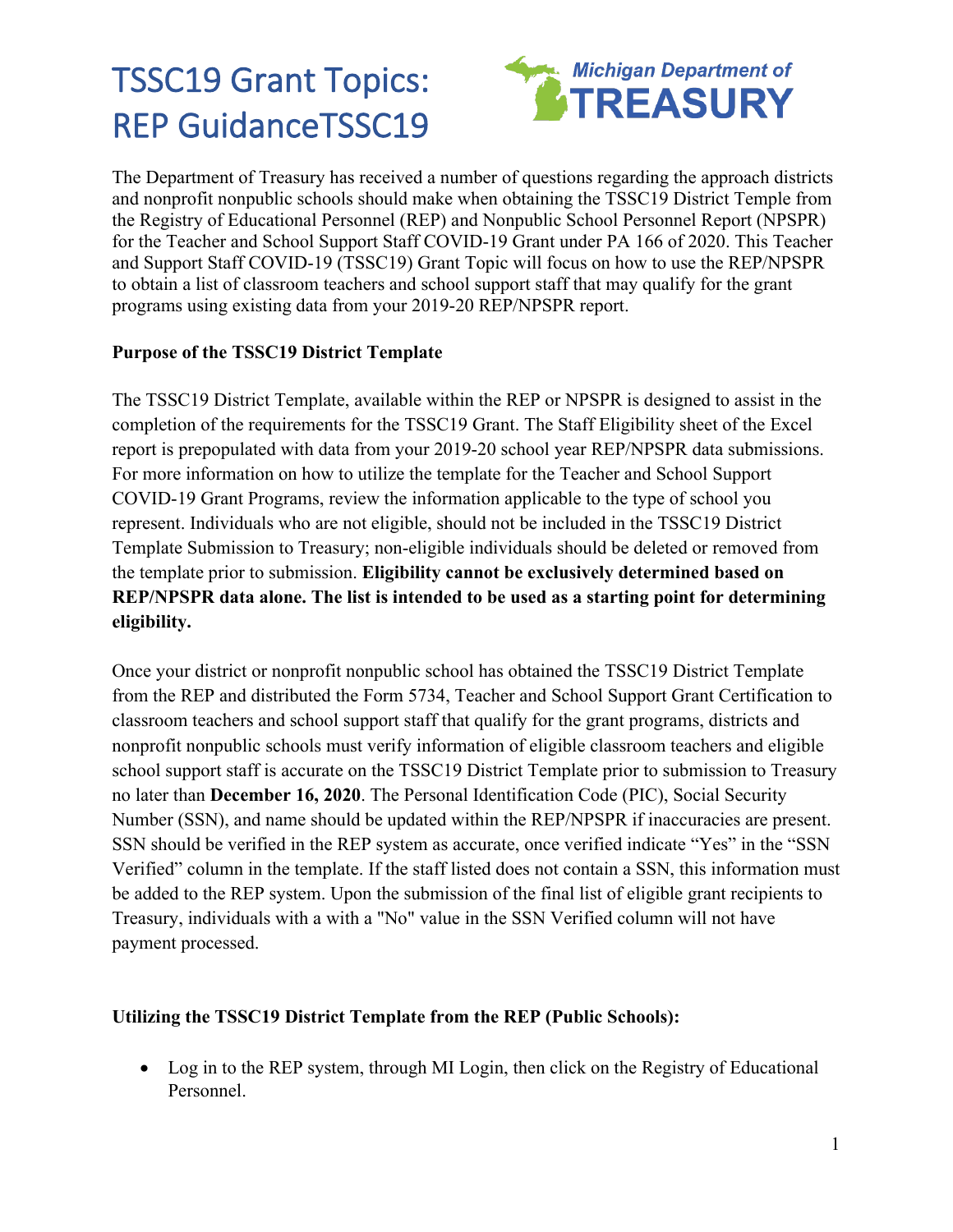- o If the REP is unavailable in the list of available applications, you likely need access. To establish access to the REP system, please see the [MI Login User](https://www.michigan.gov/documents/cepi/MILogin_Users_Guide_531016_7.pdf)  [Guide,](https://www.michigan.gov/documents/cepi/MILogin_Users_Guide_531016_7.pdf) or work with your districts' established REP Authorized User.
- Once in the REP collection, from the Main Menu, select "REP Submission Reports":

|                | <b>Welcome to the Registry of Educational Personnel</b>                                                                                                                                                               |
|----------------|-----------------------------------------------------------------------------------------------------------------------------------------------------------------------------------------------------------------------|
|                | <b>Lansing Public School District</b>                                                                                                                                                                                 |
|                | Set/Change Entity:<br><b>Set</b>                                                                                                                                                                                      |
|                | Go to Nonpublic School Personnel Report                                                                                                                                                                               |
|                | Data Submission<br>To submit and update personnel data, select from the following functions:<br>• Online Single Submission<br>. Bulk Upload File Submission<br>. Bulk File Submission Status<br>• Personnel Submitted |
|                | <b>Data Certification</b><br>To certify data, select the following function:<br>• Data Certification                                                                                                                  |
|                | <b>Personnel Search</b><br>To search for a PIC or to request a new PIC, select the following function:<br>• Personnel Search                                                                                          |
| <b>Reports</b> | To view a report or download personnel data, select from the following options:<br>• Complete Summary by District<br>• Download REP Data File<br>• Employee Listing by District<br><b>REP Submission Reports</b>      |

• Use the report settings below to access the TSSC19 District Template, then click view report:

| <b>REP Submission Reports</b>   |                                                                                                                                                                                                                                                                                                                                                                      |
|---------------------------------|----------------------------------------------------------------------------------------------------------------------------------------------------------------------------------------------------------------------------------------------------------------------------------------------------------------------------------------------------------------------|
|                                 |                                                                                                                                                                                                                                                                                                                                                                      |
| <b>Submission Cycle:</b>        | EOY 2020 V                                                                                                                                                                                                                                                                                                                                                           |
| District or<br>School/Facility: | <b>Lansing Public School District</b>                                                                                                                                                                                                                                                                                                                                |
| Reports:                        | <b>TSSC19 District Template</b>                                                                                                                                                                                                                                                                                                                                      |
| Format:                         | Excel                                                                                                                                                                                                                                                                                                                                                                |
| <b>Report Description:</b>      |                                                                                                                                                                                                                                                                                                                                                                      |
| وساواته والمتواطنة والاد        | The dept of Treasury has a new grant available for teachers and school<br>support staff that had additional duties as a result of the COVID 19<br>pandemic during the conclusion of the 19/20 SY. At the request of<br>treasury, this is a new report/template with prepopulated data from<br>the 19/20 SY to assist in the completion of the requirements for grant |
|                                 | <b>View Report</b>                                                                                                                                                                                                                                                                                                                                                   |

- Open the TSSC19 District Template within Excel.
- The first sheet provides instructions on how to use and review the TSSC19 District Template, the source of pre-populated data and actions to be taken. Please review this information.
- At the bottom of the spreadsheet, click on the second tab labeled "Staff Eligibility". This will be your list of staff reported in the EOY 2020 collection
	- o Individuals who were reported with only an Administrator or Day-to-Day Substitute assignment are excluded from the pre-populated list.
- The Assignment Code, Description, Category and FTE are based off the EOY 2020 REP report. If the data are not accurate for the duties performed in the 2019-20 SY, the data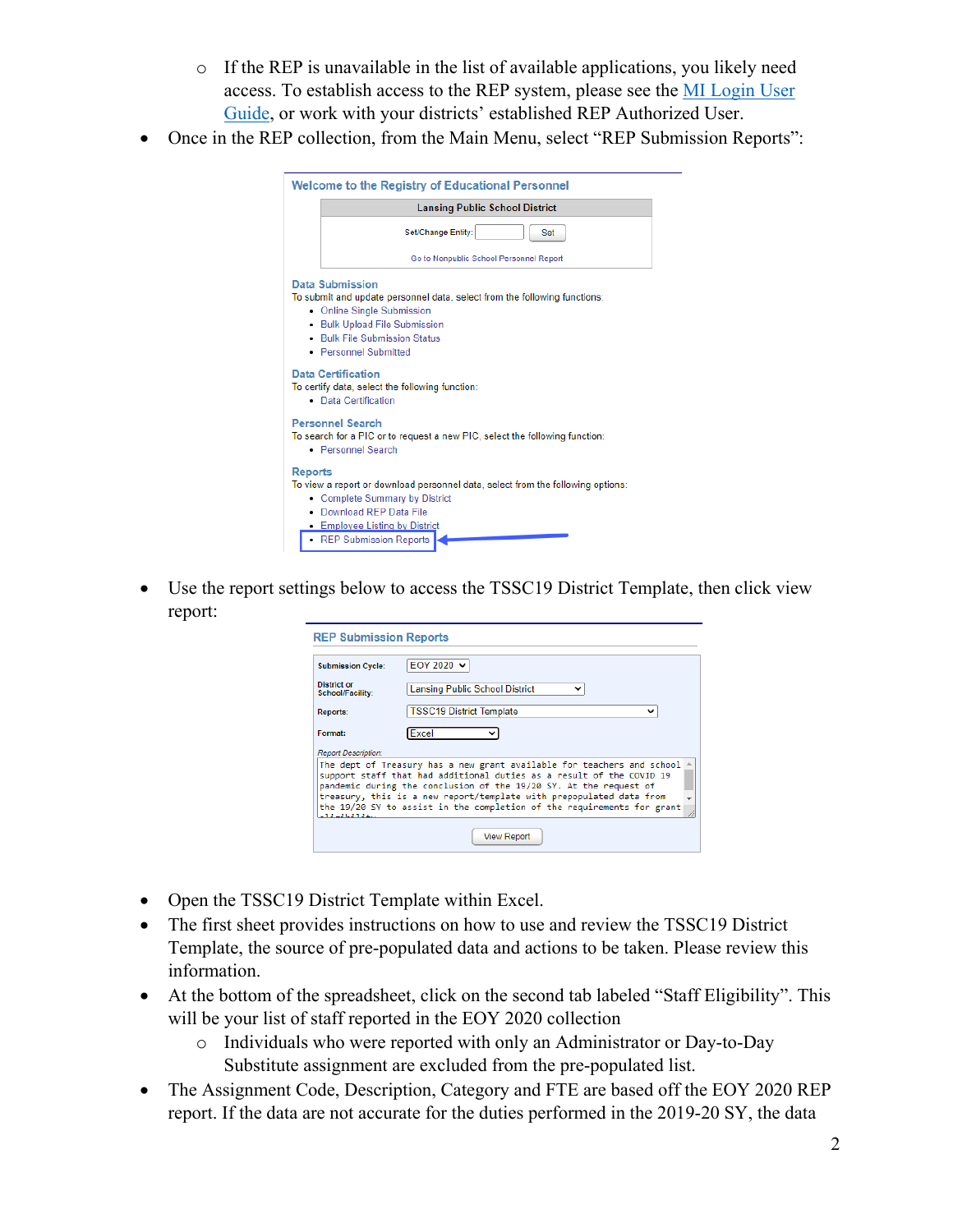within the REP collection may not be updated but may be updated within the TSSC19 District Template spreadsheet.

• If an individual is duplicated in your pre-populated list for a single PIC, you will need to review each of the assignments and determine if eligibility is applicable across all assignments.

## **Example:**

| PIC   | <b>First</b><br><b>Name</b> | <b>Last</b><br>Name | <b>Employee Assignment</b><br>Category | e<br><b>Assignm</b> | <b>Employe Employee Assignment Code</b><br><b>Description</b> | <b>FTE</b><br>Allocatio |
|-------|-----------------------------|---------------------|----------------------------------------|---------------------|---------------------------------------------------------------|-------------------------|
| 12345 | JOHN                        | <b>SMITH</b>        | <b>Instructional Staff</b>             | 000NS               | English as Second Language                                    | 0.20                    |
| 12345 | JOHN                        | <b>SMITH</b>        | <b>Instructional Staff</b>             | 000JX               | Music Education                                               | 0.80                    |

o There may be partial eligibility, if one or more of the assignments are **not** eligible, those rows with non-eligible assignments should be removed from the spreadsheet.

#### **Example:**

| <b>PIC</b> | <b>First</b><br><b>Name</b> | <u>Last</u><br><b>Name</b> | <b>Employee Assignment</b><br>Category | Assianm | <b>Employe Employee Assignment Code</b><br><b>Description</b> | <b>FTE</b><br><b>Allocatio</b> | If assignment<br>is not |
|------------|-----------------------------|----------------------------|----------------------------------------|---------|---------------------------------------------------------------|--------------------------------|-------------------------|
| 12345      | JOHN                        | <b>SMITH</b>               | <b>Instructional Staff</b>             | 000NS   | English as Second Language                                    | 0.20.                          | eligible.               |
| 12345      | JOHN                        | <b>SMITH</b>               | Instructional Staff                    | 000JX   | Music Education                                               | 0.80                           | delete row              |

- o If multiple assignments are eligible, the individual should be combined into one row within the spreadsheet.
- o The FTE should be summed across the assignments, and assignment code/description should be combined to reflect the eligible assignments.

#### **Example:**

| PIC   | <b>First</b> | <b>Last</b>  | <b>Employee Assignment</b> | Employee          | <b>Employee Assignment Code FTE</b> |                  |
|-------|--------------|--------------|----------------------------|-------------------|-------------------------------------|------------------|
|       | <b>Name</b>  | Name         | Category                   | <b>Assignment</b> | <b>Description</b>                  | <b>Allocatio</b> |
|       |              |              |                            | Code              |                                     |                  |
| 12345 | JOHN         | <b>SMITH</b> | Instructional Staff        | 000NS/000JX       | English as Second Language/ 1.00    |                  |
|       |              |              |                            |                   | Music Education                     |                  |

• If an individual is duplicated in your pre-populated data under **different** PIC codes, please report the duplicate PICs to CEPI at  $\text{cepi}(\widehat{a}$  michigan.gov, include which PIC has the correct core demographic data, and utilize the Original PIC (numerically lower PIC) in the spreadsheet.

#### **Example:**

| PIC   | <b>First</b><br><b>Name</b> | <u>Last</u><br><b>Name</b> | <b>Employee Assignment</b><br>Category | Employee<br>Assignment<br>Code | <b>Employee Assignment Code</b><br><b>Description</b> | <b>FTE</b><br><b>Allocation</b> |
|-------|-----------------------------|----------------------------|----------------------------------------|--------------------------------|-------------------------------------------------------|---------------------------------|
| 12345 | <b>JOHN</b>                 | <b>SMITH</b>               | Instructional Staff                    | 000JX                          | Music Education                                       | 1.00                            |
| 54321 | <b>JOHN</b>                 | <b>SMITH</b>               | Non-Instructional Staff                | 85000                          | <b>Child Care</b>                                     | 0.50                            |

• To identify the PIC number of individuals who meet eligibility requirements but are not currently in your REP submission, click on "Personnel Search" from the main menu and search for the individual based on core demographic data to locate the PIC of the individual. If the individual holds a valid MI teaching certificate or has been reported in any REP or NPSPR collection, a PIC should be returned. You may also create a new PIC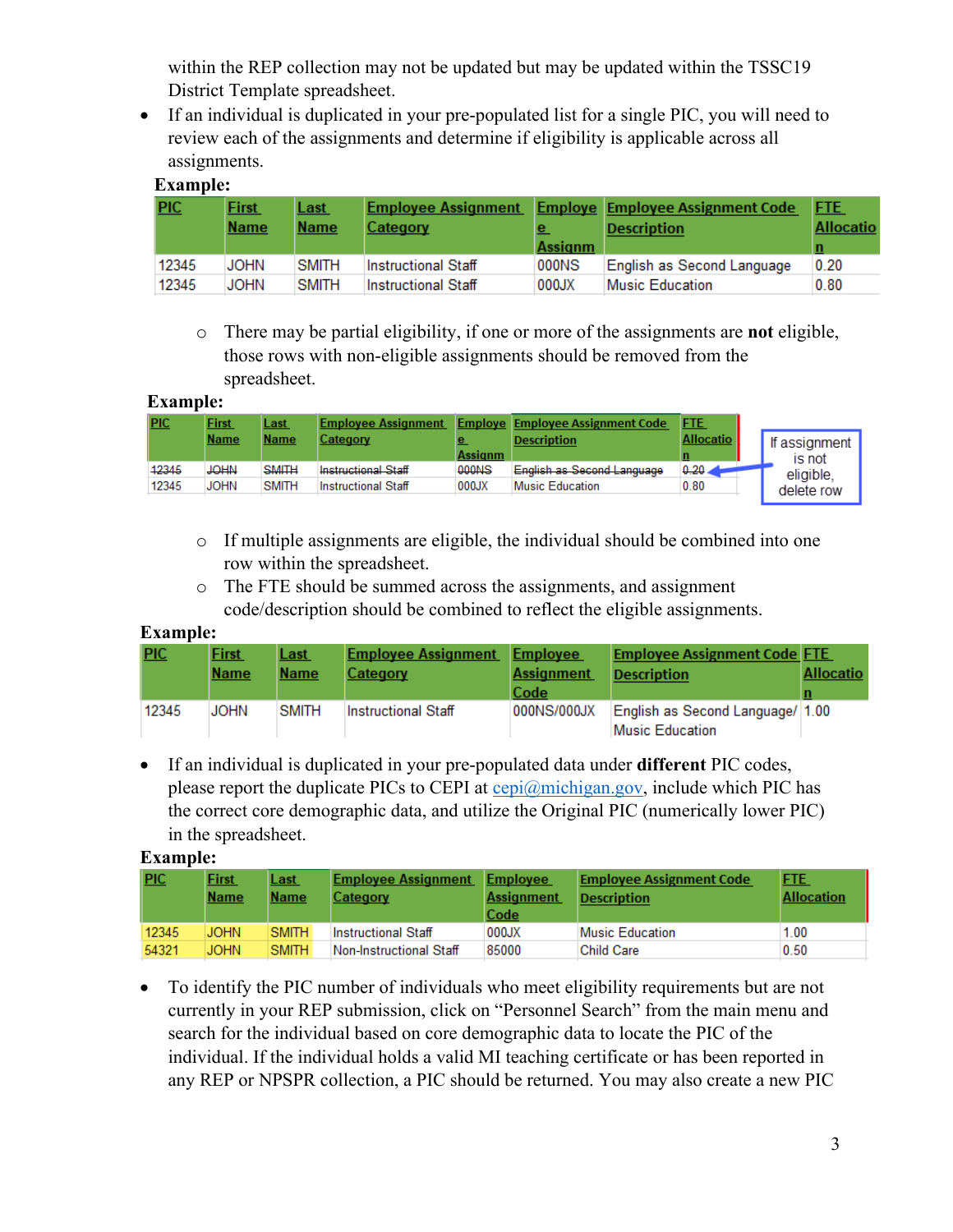if the demographic data returned does not match your employee. [The PIC Search User](https://www.michigan.gov/documents/cepi/PIC_Search_Users_Guide_360498_7.pdf)  [Guide](https://www.michigan.gov/documents/cepi/PIC_Search_Users_Guide_360498_7.pdf) explains this process.

## **Utilizing the TSSC19 District Template from the Nonpublic Schools Personnel Report (NPSPR):**

- Log in to the NPSPR system, through MI Login, then click on the Registry of Educational Personnel.
	- o If the Registry of Educational Personnel is unavailable in the list of available applications, you likely need access. To establish access to the REP/NPSPR system, please see the [MI Login User Guide,](https://www.michigan.gov/documents/cepi/MILogin_Users_Guide_531016_7.pdf) or work with your districts' established NPSPR Authorized User.
- Once in the NPSPR collection, from the Main Menu, select "TSSC19":

|                | <b>Welcome to the Nonpublic School Personnel Report</b>                                                                                                                                            |
|----------------|----------------------------------------------------------------------------------------------------------------------------------------------------------------------------------------------------|
|                | <b>No Entity Selected</b>                                                                                                                                                                          |
|                | Set/Change Entity:<br><b>Set</b>                                                                                                                                                                   |
|                | Go to Registry of Educational Personnel                                                                                                                                                            |
|                | <b>Data Submission</b>                                                                                                                                                                             |
|                | To enter a new employee record, please enter the Social Security Number of the<br>employee. Click the GO button and the data entry form will appear.                                               |
|                | <b>SSN</b> (xxxvvzzzz):<br>GO                                                                                                                                                                      |
|                | To update an employee record that has been previously submitted by your school/facility.<br>please access the Personnel Submitted.<br>• Personnel Submitted                                        |
|                | <b>Personnel Search</b><br>To search for a PIC or to request a new PIC, select the following function:<br>• Personnel Search                                                                       |
| <b>Reports</b> | To view a report or download personnel data, select from the following options:<br>• Complete Summary by School<br>• Download NPR Data File<br><b>Employee Listing by School</b><br>$\cdot$ TSSC19 |
|                | <b>Administration</b><br>To access administrative options, select the following function:<br>• Administration/Help Desk Tools                                                                      |

• Use the report settings below to access the TSSC19 District Template, then click view report: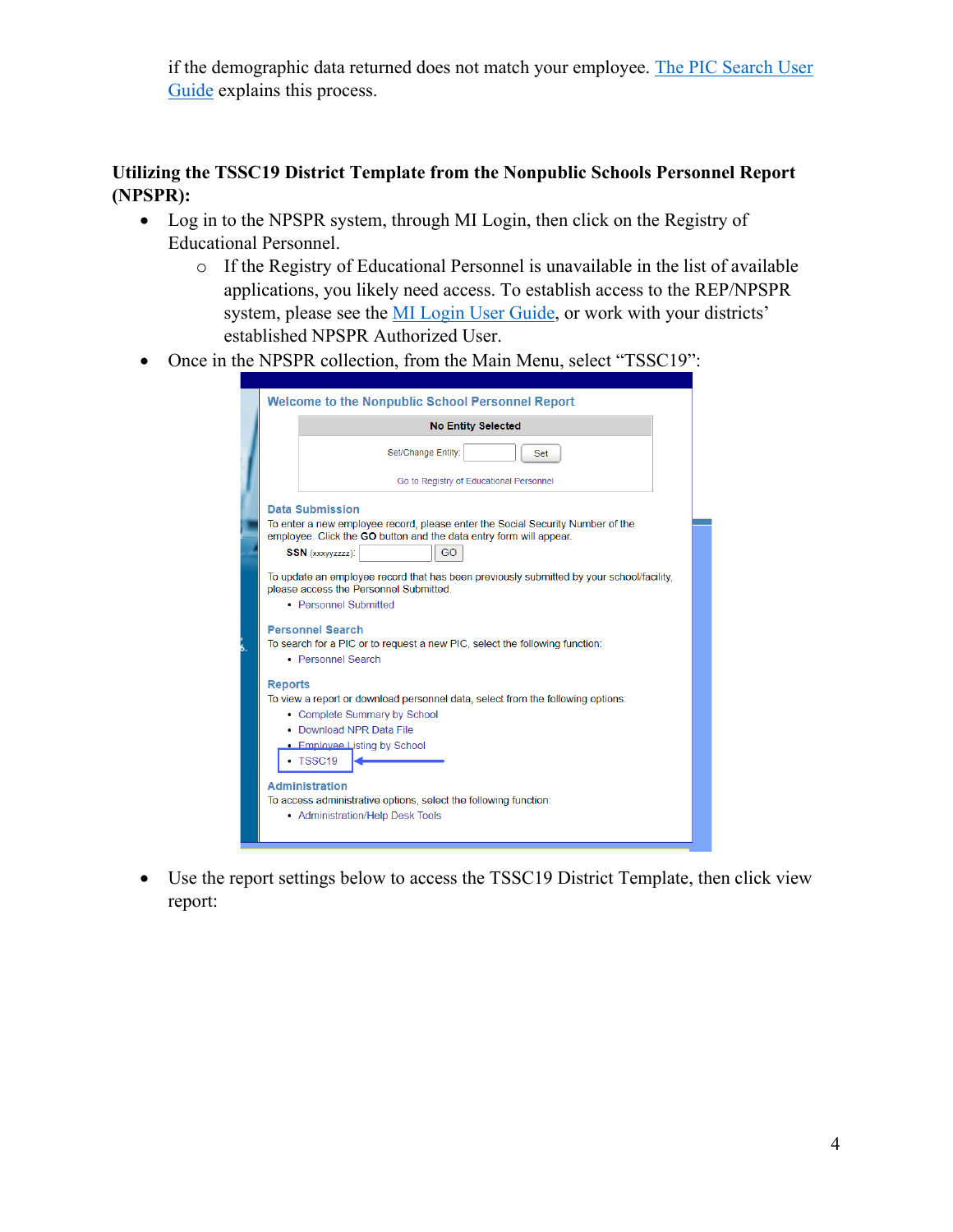| <b>REP   Nonpublic TSSC19 Report</b> |                                                                                                                                                                                                                                                                                                                                                                      |
|--------------------------------------|----------------------------------------------------------------------------------------------------------------------------------------------------------------------------------------------------------------------------------------------------------------------------------------------------------------------------------------------------------------------|
| <b>NonPublic TSSC19 Report</b>       |                                                                                                                                                                                                                                                                                                                                                                      |
| <b>Submission Cycle:</b>             | EOY 2020 $\sim$                                                                                                                                                                                                                                                                                                                                                      |
| District or<br>School/Facility:      | St. Margaret School $\vee$                                                                                                                                                                                                                                                                                                                                           |
| Reports:                             | <b>TSSC19 District Template</b>                                                                                                                                                                                                                                                                                                                                      |
| Format:                              | Excel                                                                                                                                                                                                                                                                                                                                                                |
| <b>Report Description:</b>           |                                                                                                                                                                                                                                                                                                                                                                      |
|                                      | The dept of Treasury has a new grant available for teachers and school<br>support staff that had additional duties as a result of the COVID 19<br>pandemic during the conclusion of the 19/20 SY. At the request of<br>treasury, this is a new report/template with prepopulated data from<br>the 19/20 SY to assist in the completion of the requirements for grant |
|                                      | <b>View Report</b>                                                                                                                                                                                                                                                                                                                                                   |

- The first sheet provides instructions on how to use and review the TSSC19 District Template, the source of pre-populated data and actions to be taken. Please review this information.
- At the bottom of the spreadsheet, click on the second tab labeled "Staff Eligibility". This will be your list of staff reported in the Fall 2019 NPSPR collection.
	- o If your nonpublic school did not report data in the Fall 2019 NPSPR collection, there will not be any pre-populated data, eligible individuals may be added to the spreadsheet.
- If an individual is duplicated in your pre-populated data under **different** PIC codes, please report the duplicate PICs to CEPI at  $\frac{\text{cepi}(a)}{\text{cpi}(a)}$  consideration PIC has the correct core demographic data, and utilize the Original PIC (numerically lower PIC) in the spreadsheet.

#### **Example:**

| <b>PIC</b> | <b>First</b><br><b>Name</b> | <u>Last</u><br><b>Name</b> | <b>Employee Assignment</b><br>Category | Employee<br><b>Assignment</b><br>Code | <b>Employee Assignment Code</b><br><b>Description</b> | <b>FTE</b><br><b>Allocation</b> |
|------------|-----------------------------|----------------------------|----------------------------------------|---------------------------------------|-------------------------------------------------------|---------------------------------|
| 12345      | <b>JOHN</b>                 | <b>SMITH</b>               | <b>Instructional Staff</b>             | 000JX                                 | Music Education                                       | 1.00                            |
| 54321      | <b>JOHN</b>                 | <b>SMITH</b>               | Non-Instructional Staff                | 85000                                 | <b>Child Care</b>                                     | 0.50                            |

• For employees who are not currently reported in the NPSPR submission, click on "Personnel Search" from the main menu, and search for the individual based on core demographic data to locate the PIC of the individual. If the individual holds a valid MI teaching certificate or has been reported in any REP or NPSPR collection, a PIC should be returned. You may also create a new PIC if the demographic data returned does not match your employee. [The PIC Search User Guide](https://www.michigan.gov/documents/cepi/PIC_Search_Users_Guide_360498_7.pdf) walks through this process.